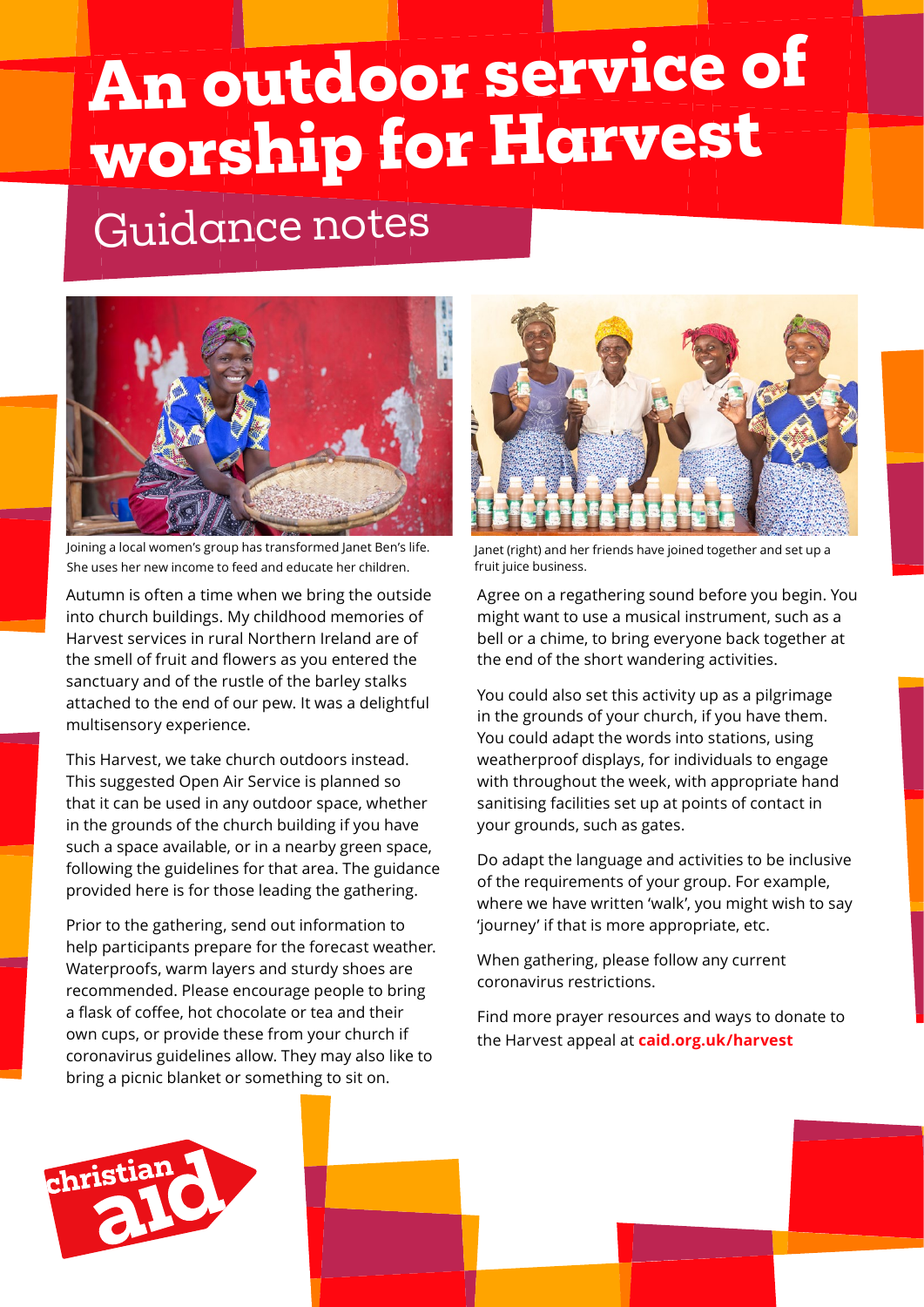# **Introduction to the Open Air Service**

This Open Air Service is inspired by the Christian Aid Harvest Appeal. This year, the Harvest Appeal focuses on Malawi. Perhaps just imagining Malawi, in east Africa, will help us feel warmer.

We'll come to that story a bit later in our gathering, when we have our hot drinks together.

How do we know it is autumn? Weather patterns are often a key sign in how we define the changing seasons and of how we know that we are now in autumn.

Take a short walk in silence, on your own or in the group you are with. As you walk, reflect on these questions: How do you know it is autumn? What signs tell you that autumn has arrived? Gather back here in five minutes. Allow people time to reflect on this as they walk and perhaps discuss this quietly with their walking companions.

# **Reading**

**Have someone prepared to read Psalm 19:1-6. This will be best from a mobile device rather than paper, since it will be less vulnerable to the breeze.** 

The heavens are telling the glory of God; and the firmament proclaims his handiwork. Day to day pours forth speech,

and night to night declares knowledge.

There is no speech, nor are there words;

their voice is not heard;

yet their voice goes out through all the earth, and their words to the end of the world.

Can you imagine where the Psalmist might have been looking to have written this Psalm? Perhaps he had been gazing at the night sky from a cave, revelling in the awe and wonder at the movement of the clouds, or being amazed by the changes in the position of the sun in the sky through the year.

Take a moment to look up at the clouds, the sky and sun (if you can see them), and listen to this reading again.

#### **Have the reader read the passage again slowly.**

What is this voice that goes out through all the earth saying? What are these words that go to the end of the world?

Take a moment in silence to listen.

The seasons themselves give reason to pause and praise God the Creator.

#### **Prayer**

Take a moment in silent prayer. Give God thanks for autumn and whatever you most enjoy about this season.

Psalm 150:6 says: 'Let everything that breathes praise the Lord! Praise the Lord!'

Think about everything that is breathing nearby. Trees, greenery, birds, insects or animals.

We are grateful for every breath that we have.

Conscious that the coronavirus pandemic has reminded us of how every breath is vulnerable.

In 2020 we were made aware of the poignant final words of George Floyd: 'I can't breathe'. Powerful and heartbreaking words exposing systemic and endemic racism.

Our breath connects us with every living thing and to everyone alive and who has lived

We all breathe the same air.

Let everything that has breath praise the Lord!

Let's pause to breathe in prayer our praise and petition to God.

**Invite participants to stand and to take a breath in and out through their nose. They may find it helpful to close their eyes as they stand rooted to the spot.**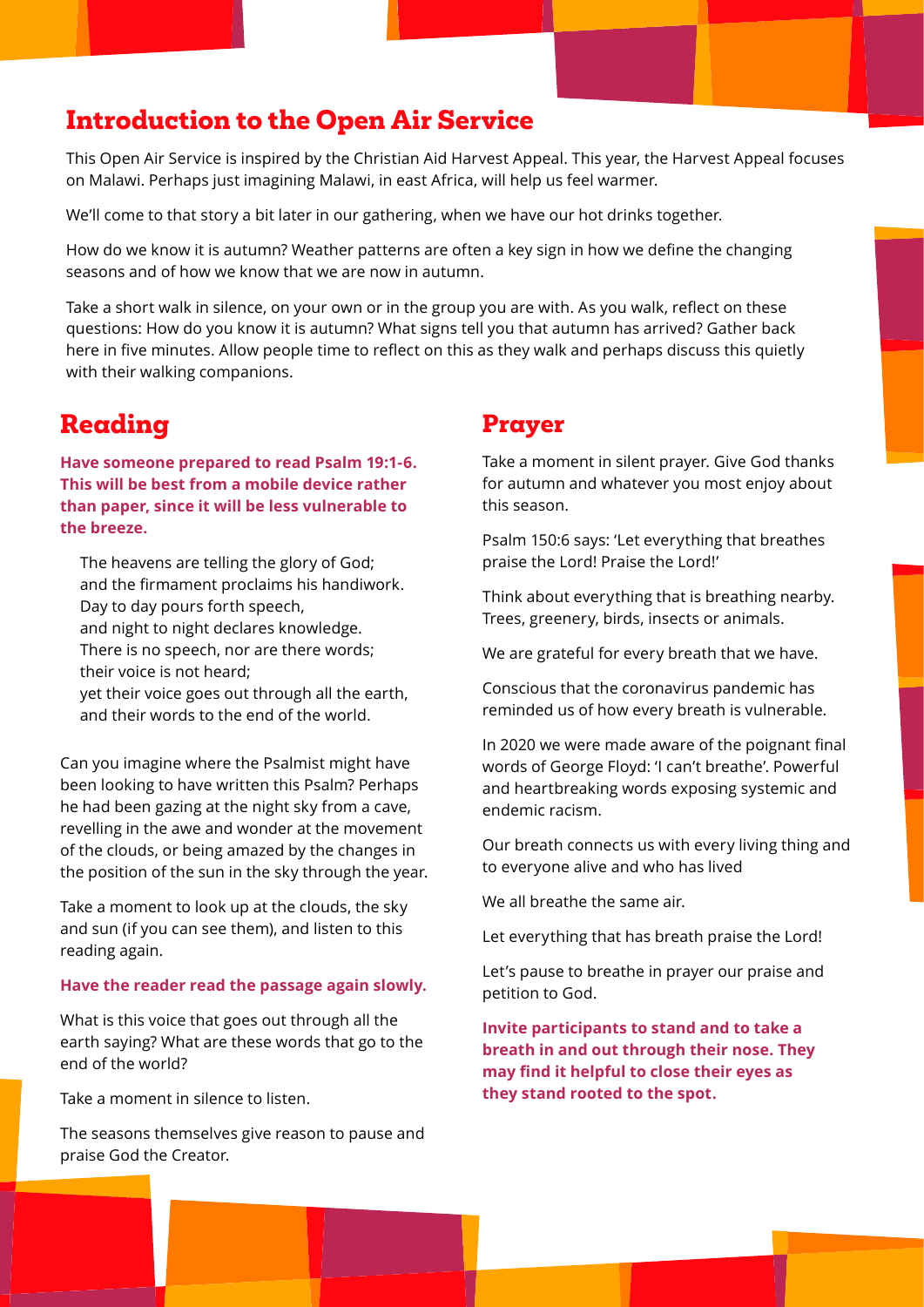

Janet and her friend Ida enjoy the companionship and teamwork of making baobab juice together.

Saying the words slowly, guide the group through this prayer:

Breathing in fresh air Breathing out frustration Breathing in God's love Breathing out fear Breathing in the joy of Christ Breathing out stress and strain Breathing in the power of the Spirit. Breath of God in us Renewing and restoring us Transforming and empowering us To be the people of God In this time, for Your world. Amen.

#### **Hot drinks and stories**

If possible, move to a spot where everyone can sit together – perhaps on logs or rocks, or picnic blankets they have brought along. Or remain standing if that isn't possible. Invite everyone to pour their hot beverage. Before they take a sip, ask them to watch the steam from the cup. The warm air from the hot drink quickly cools and condenses in the cool air. Often it's the change in the air temperature that tells us when autumn has arrived.

We often share tea or coffee together. Perhaps with our family after a day at work, around the kitchen table with our friends, or with our church after a service. Sharing food and drink can be a beautiful symbol of community.

As you sip your drink, let's reflect on how communities in Malawi are uniting against climate change with another, unusual, drink – baobab juice.

The climate crisis is tearing apart lives across Malawi. The resourceful women who form the Makande women's group saw their homes destroyed and their crops and livestock washed away in Cyclone Idai, leaving them with little or no shelter, no source of income and no food. Some of them lost everything they owned.

They have not let that stop them. They are standing together, united, and are working to change their lives.

Together, they have set up a baobab juice business, making and selling juice from the baobab tree to rebuild their lives and support their families. Supported by Christian Aid's partner, Eagles Relief and Development, the women were given training in business basics and making baobab juice, along with a low interest loan. They make up to 6,000 bottles of juice a month, with the women working in shifts.